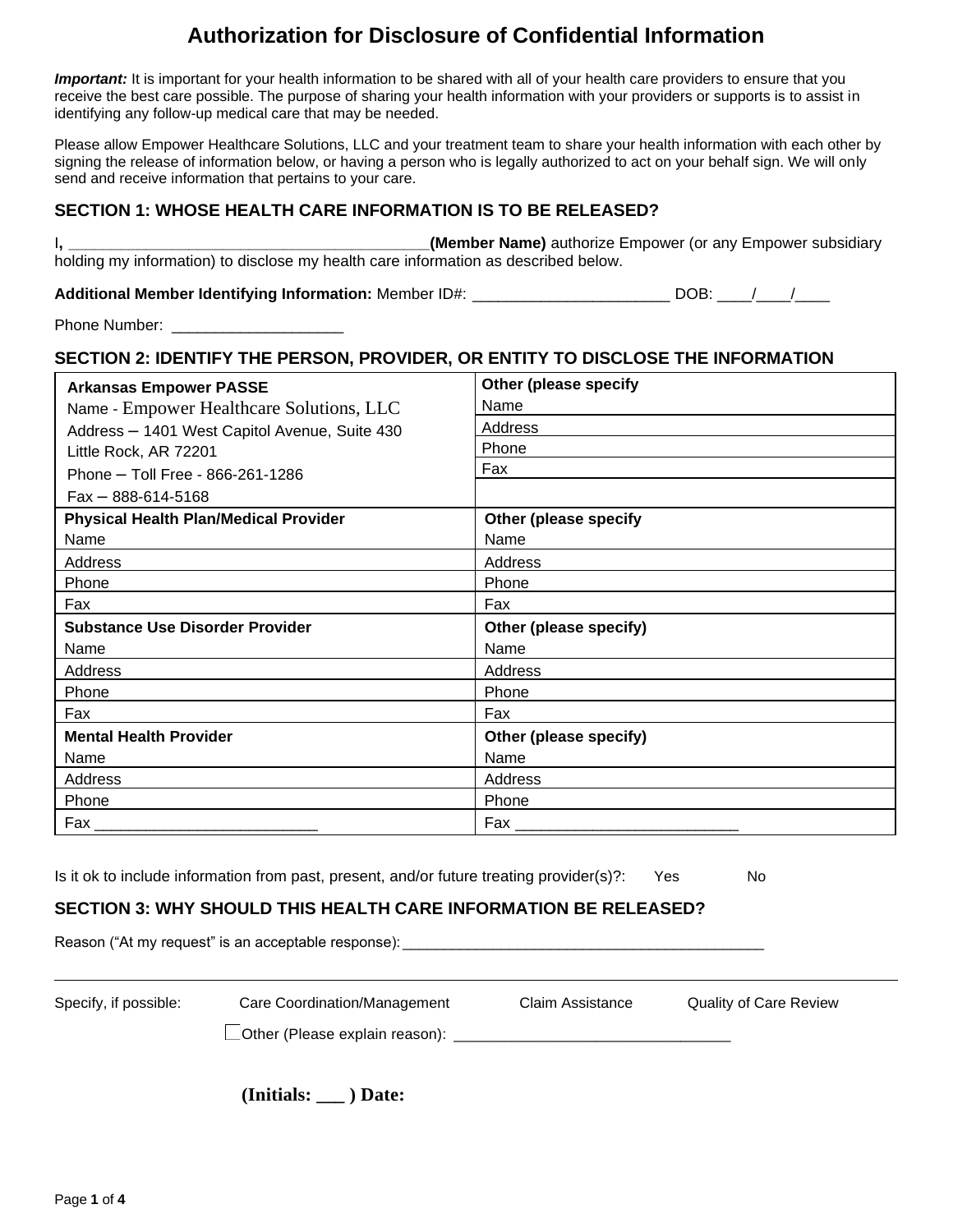### **SECTION 4: WHAT HEALTH CARE INFORMATION MAY BE RELEASED?**

Information to Which This Authorization Applies: 42 CFR regarding substance abuse confidentiality requires as limited information be disclosed as possible. **BY INITIALING** the following items, you are authorizing all those involved in my treatment to disclose the following specific types of information to the person(s) identified in Section 2 above:

#### **Physical and Mental Health**

(Initials: \_\_\_\_\_\_) All health information pertaining to any medical history, mental or physical condition, and treatment received (including services provided at a Community Mental Health Center and/or information related to HIV/AIDS status) in the possession, custody or control of the parties identified in this document, regardless of when such information was generated. This authorization does not include substance abuse records.

#### **Substance Abuse**

(Initials: \_\_\_\_\_\_) I specifically authorize the release of personal health information from my drug and alcohol assessment. The recipient of drug and/or alcohol abuse information disclosed as a result of this Authorization will need my further written authorization to re-disclose this information. 42 CFR §2.32 restricts any use of this information to criminally investigate or prosecute any alcohol or drug abuse patient.

Optional: Claims info Authorizations Explanation of benefit letters Denials/Appeals info Clinical notes

#### **Specific Information**

(Initials: \_\_\_\_\_\_) Other health information, please specify

## **SECTION 5: HOW LONG SHOULD THIS AUTHORIZATION LAST?**

This authorization shall be in force and effect **for up to one year** or until I revoke it, in the manner described below or until **(insert expiration date or event**) \_\_\_\_\_\_\_\_\_\_\_\_\_\_\_\_\_\_\_\_\_\_\_\_ *(whichever is shorter)*.

### **SECTION 6: WHAT ARE MY RIGHTS?**

### **Understand and Agree to the following:**

- I have the right to review the information that is being disclosed;
- The recipient of this disclosed information does not have my permission to re-disclose it; however, I understand that this information may be at risk for re-disclosure by the recipient, and no longer protected by federal privacy laws;
- A provider cannot condition my treatment on whether I sign this authorization.
- You have a right to revoke this authorization at any time. *But if you revoke this authorization, the revocation will not affect the disclosure of any information that Empower has already sent to the recipient*.
- This Release pertains only to information obtained by the coordinating agency, and does NOT include the member's chart, housed at the provider's office.
- If you authorized release of alcohol or substance use information to a healthcare organization that is not your treating provider, for the next two years, you have the right to find out who within that organization actually saw your information. You should contact the organization directly for that information.
- The coordinating agency will not receive compensation from a third party for using or disclosing this information, and
- I have the right to a copy of this form after I sign it. I would like a copy of this form: YES/NO Initials: \_\_\_\_\_\_\_